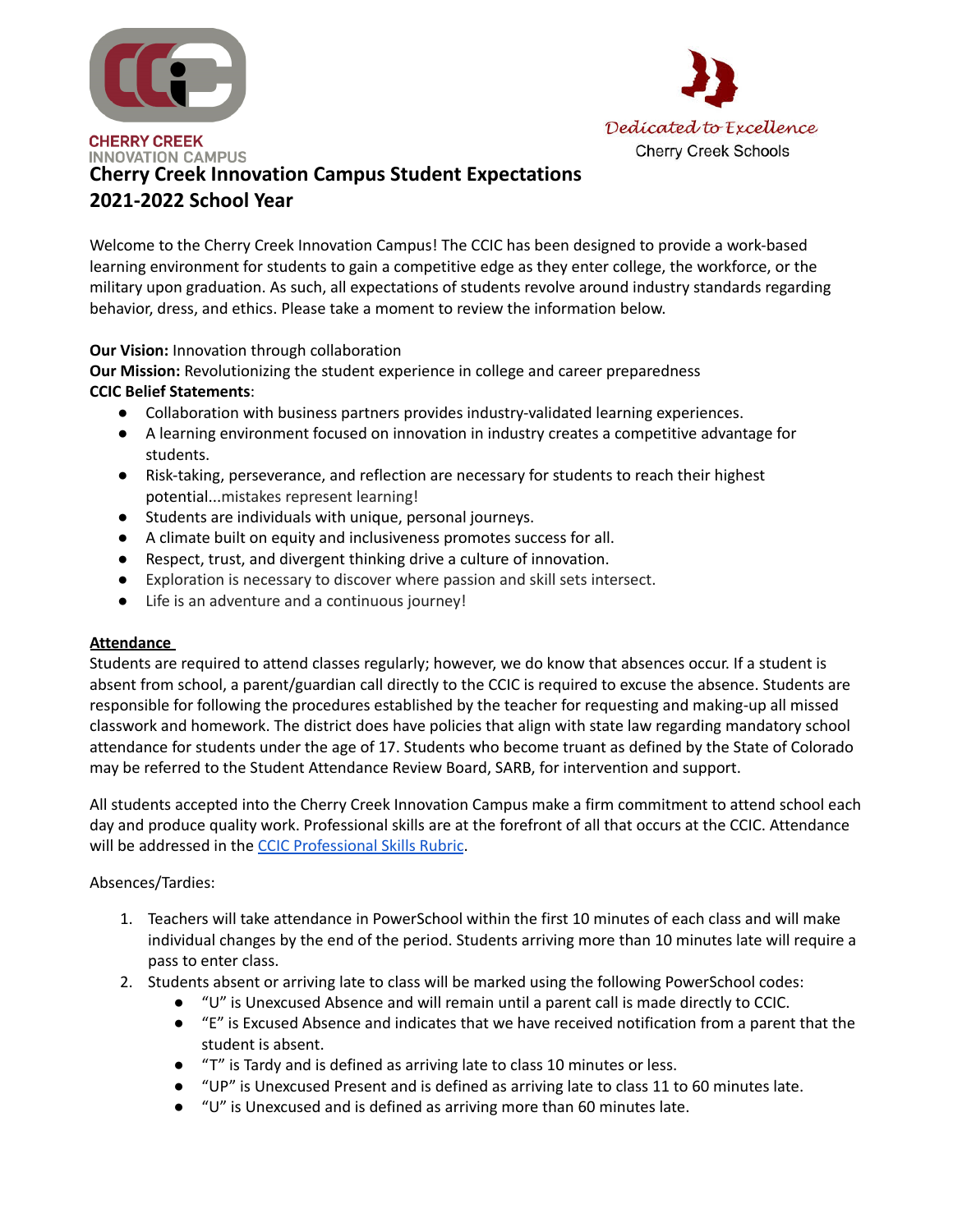#### **Discipline**

The Board of Education seeks to maintain an environment in the schools which is conducive to learning, protective of the safety and welfare of students and staff, and free from unnecessary disruption.

Students are expected to pursue the educational program and behave in such a way that their presence does not detract from their own education or the education of others. Students shall treat teachers, administrators, other district employees and fellow students with dignity and respect, and shall behave in such a manner that their presence does not detract from a productive educational environment. Students shall be expected to comply with district, school and classroom rules (CCSD BOE Policy JIC).

If a student's behavior does not meet these expectations, he/she will be subject to disciplinary action. Disciplinary actions may include:

- 1. Verbal warning.
- 2. Student conference.
- 3. Phone call home to parent/guardian.
- 4. Conference with parent/guardian.
- 5. Referral to administration.

## **Student IDs**

Students are expected to wear their home high school student IDs at all times while at the Cherry Creek Innovation Campus.

If a student does not wear his/her ID, the consequences will be:

- 1. First offense Hand stamp from security.
- 2. Additional offenses Documentation by security and students will lose professionalism points. A report will be sent to teachers every three (3) weeks and the offense will be discussed in the teacher/student conference. The CCIC Professional Skills represent 30% of the grade for all courses.

#### **Student Dress Code**

A safe and disciplined learning environment is essential to a quality educational program. District-wide standards on student attire are intended to help students concentrate on schoolwork, reduce discipline problems, and improve school order and safety. The Board recognizes that students have a right to express themselves through dress and personal appearance; however, students shall not wear apparel that is deemed disruptive or potentially disruptive to the classroom environment or to the maintenance of a safe and orderly school. Refer to CCSD BOE Policy JICAB for additional information related to student dress code.

All students at the CCIC will wear a uniform that has been chosen according to industry standards. Students are expected to wear their uniform on days they will be attending the CCIC unless instructed differently by their teacher. No headwear may be worn in the building unless it is a part of a CCIC pathway uniform or pertains to religious beliefs.